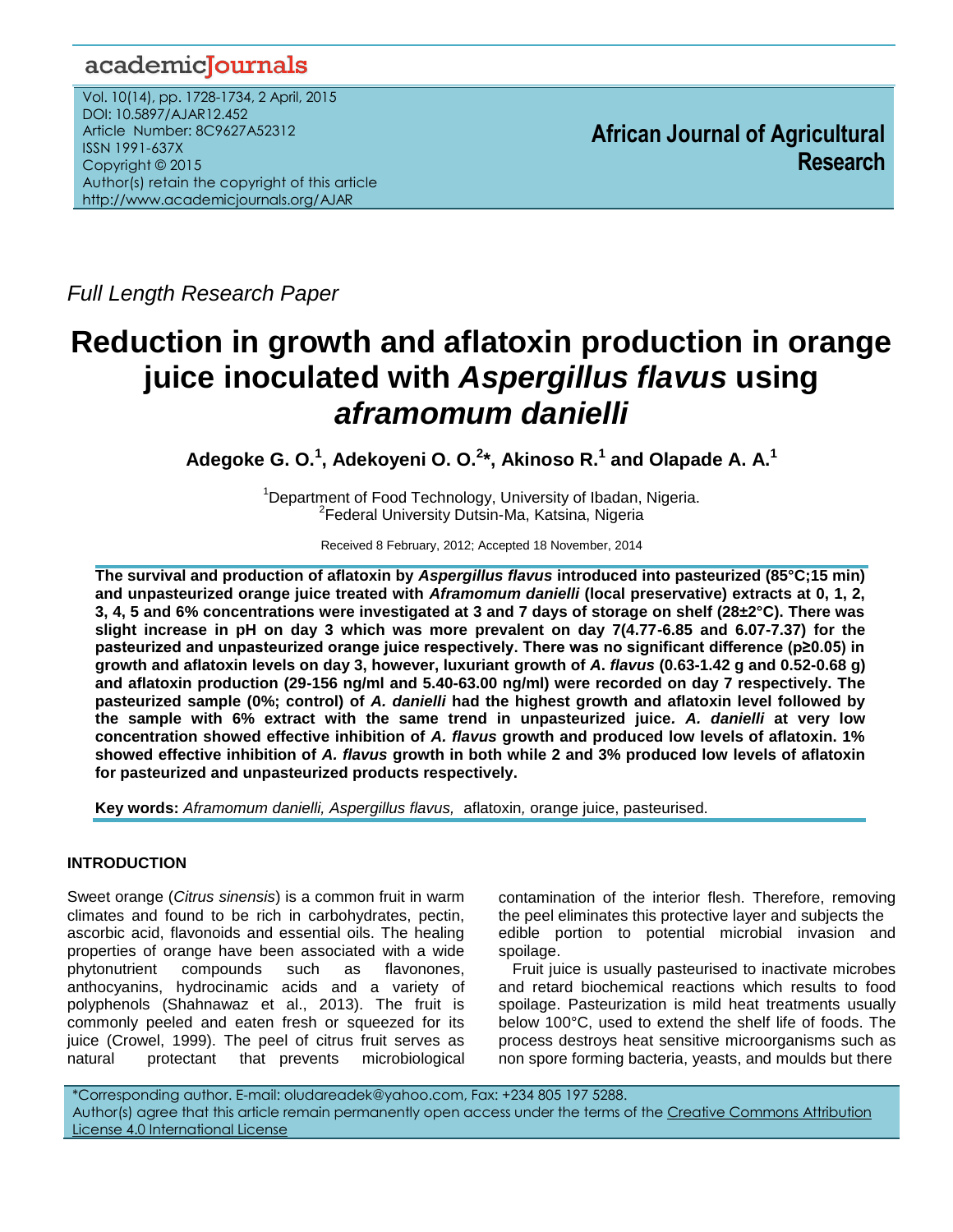is some concern that some strains of pathogenic organisms may survive pasteurization (Aworh, 2003).

Aflatoxin is the most common mycotoxin found in foods with *Aspergillus flavus* as the major producer (Bradburn et al., 1993). Exposure to aflatoxin is wide spread in West Africa and has been implicated in carcinogenicity, mutagenicity, teratogenicity, hepatoxicity and aflatoxicosis (Bankole and Adabanjo, 2003). Bankole (2005) isolated 12 species of fungi from rotting sweet orange, 8 isolates were known to be producers of toxin while 7 of *A. flavus* obtained were aflatoxigenic producing primarily aflatoxin B1. The use of chemicals to enhance the safety of fruit juice is of great interest to the fruit industry. However, reports on the harmful effects of these synthetic preservative additives and interest of consumers in fresh foods, with reduced or no content of chemical preservations call for the research into the use of naturally derived compounds as alternative to synthetic additives.

The use of natural preservatives is a promising alternative to chemical methods in extending shelf life of products (Fasoyiro and Adegoke, 2007). Potential sources of these natural preservatives are spices, herbs, fruits, seeds, leaves, barks, and roots (Pratt and Hudson, 1996). *A. danielli* is a spice found in tropical Africa belonging to the genus Aframomum of the family Zingiberaceae. The spice has been reported to exhibit anti-oxidant and preservative properties in different oil and food systems (Adegoke et al., 2003). Antioxidant components of *A. danielli* were identified as phenolic compounds of the trihydroxy type with reducing properties (Adegoke and Gopalakrishna, 1998). Therefore, the effectiveness of *A. danielli* in reducing growth and aflatoxin production. This study was carried out to investigate the effect of local preservative (*A. danielli*) on survival of *A. flavus* in orange juice (acid food) and its ability to produce aflatoxin.

#### **MATERIALS AND METHODS**

Matured sweet orange (*C. sinensis*) were obtained at Kuto market in Abeokuta. The oranges were sorted to remove physiologically damaged and blemished ones from the bulk. Dried fruits of *A. danielli* were purchased at Bodija market in Ibadan. The innoculum, a pure culture of *Aspergillus flavus* (reference number IMI3937766) was obtained from Babcock University, Ilisan-Remo, Nigeria. The aflatoxin standard was obtained from 'Romer Labs Inc. (Union, MO, USA)'.

#### **Preparation of orange juice**

Orange juice was prepared as described by Bruenmmar (1981). The sweet oranges were washed, peeled and the juice extracted using Kenwood juice extractor. The pulp was sieved to obtain orange juice using muslin cloth and 100 ml each was dispensed into 14 conical flasks. A part of the juice was pasteurized in a water bath at 85°C for 15 min while the other part was unpasteurized. Both samples were kept at room temperature (28±2°C) for 3 and 7 days.

#### *A. danielli* **treatment and inoculation with** *A. flavus*

*A. danielli* treatment, extraction and incorporation were carried out as described by Jatto and Adegoke (2010). Dry fruits of *A. daniell* were aspirated to release the seeds, winnowed, washed, air-dried and milled into a fine powder. This *A. danielli* powder was used in the preparation of the aqueous extract.

Cold water extraction method was used in preparation of *A. danielli* extract. A concentration of 20% was prepared; 20 g 0f *A. danielli* crude powder was weighed into 100 ml distilled water and the suspension was kept in the refrigerator for 5 days followed by filtration with Whatman no. 1. After the juice preparation, 100 ml of pasteurized and unpasteurized juice samples were transferred into sterile distilled 250 ml conical flask and treated with *A. danielli* extract (1, 2, 3, 4, 5 and 6%). The same quantity of spores suspension of *A. flavus* (6 spores/ml) was added to the samples. No spice was added to the control (0%). The treated samples were covered aseptically and stored at ambient temperature (28±2°C) for 3 and 7 days.

#### **Determination of mycelia dry weight**

The *A. flavus* growth was estimated by mycelia dry weight. 50 ml of 3 and 7 day cultures of *A. flavus* in orange juice samples were first inactivated by keeping them for 30 min in 50 ml methanol followed by 50 ml ethyl ether each on a previously weight filter paper (whatman No.1). The mycelia material on the paper was dried at 80°C for 2 h as described by Mayura et al. (1984). Each filter was cooled in desiccators and reweighed until a constant weight was obtained.

#### **Determination of aflatoxin by ELISA method**

The AgraQuant Total aflatoxin Assay, a direct competitive enzyme linked immunosorbent assay (ELISA) was used for the estimation of aflatoxin as described by Zheng et al. (2002). The test was performed as a solid phase direct competitive ELISA using horseradish peroxidase conjugate as the competing measurable entity. All reagents and kit components such as standard aflatoxin, enzyme horseradish peroxidise were manufactured by Romer Labs Inc. (Union MO USA). Eight channel pipettes was used to perform the assay which allowed 48 samples to be run at a single experiment. The representative samples were prepared by measuring 20 ml of the sample into 100 ml of 70% methanol in conical flasks, shaken and centrifuged using REML centrifuge at 1500 rpm and then filtered through Whatman no 1. The pH of the samples was adjusted to 7.0 because excessive alkaline or acidity may affect the test results.100 ml of each sample's supernatant and standard (that is, 0, 4, 10, and 20 ppb) were dispensed into 200 ml of conjugate (horseradish peroxidase enzyme in 0.2% BSA at a dilution of 1:10000 and anti-antibody coated well and incubated at room temperature for 15 min. The plate was washed and enzyme substrate was added and allowed to incubate for additional 5 min. Stop solution was then added and the colour change from blue to yellow and read by Biotek ELISA (Elx 800-MS) at 450 nm. The intensity of the resulting yellow colour was measured optically. The results of the optical density of the standards were plotted against standard concentrations. Optical densities of the samples were compared to the optical density of the standards and the interpretation result determined on the graph.

#### **Other measurements**

The pH meter (ATC Delta 340) was used for monitoring the pH of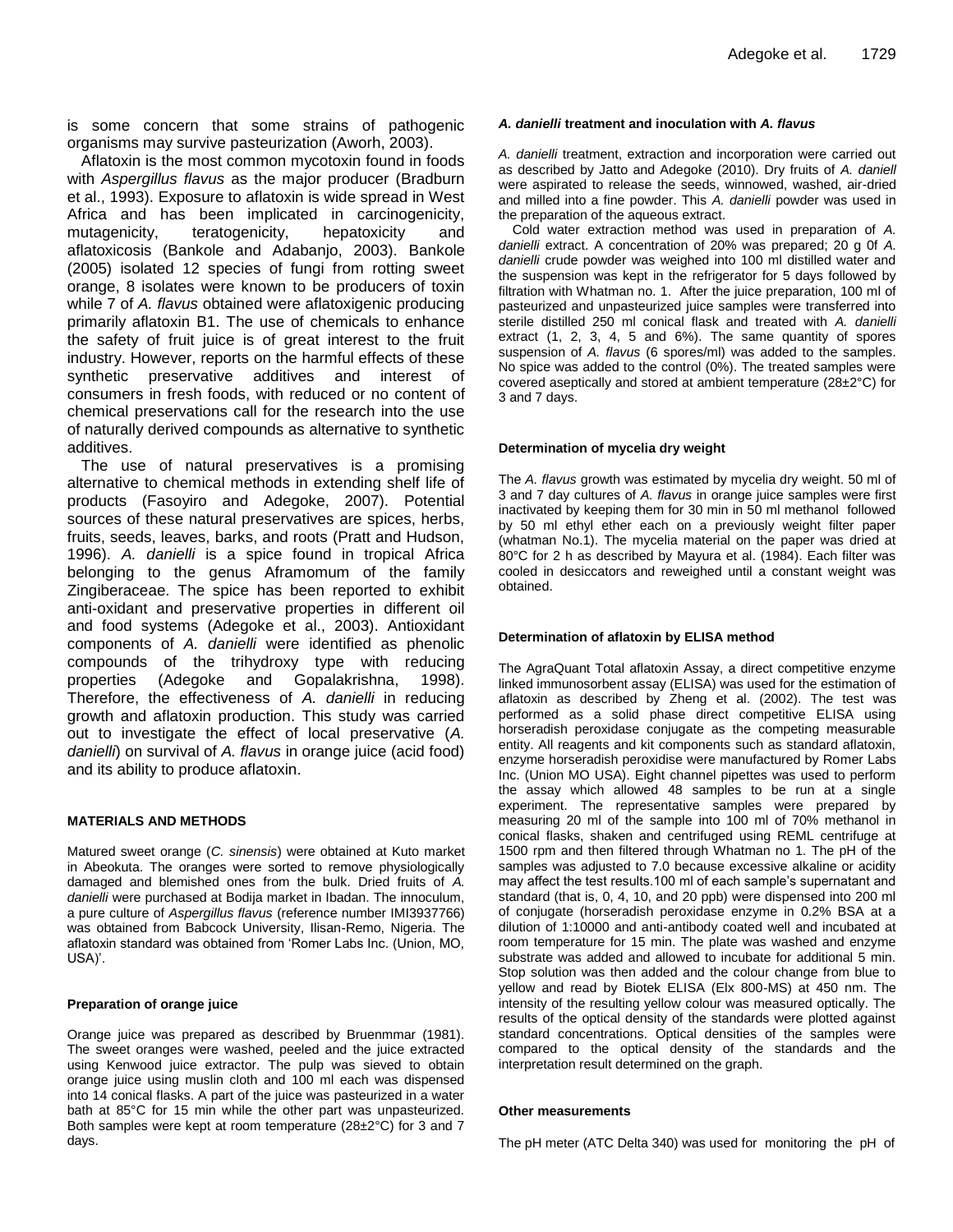

**Figure 1.** Effect of pH on survival of *A. flavus* and production of aflatoxin in 3 day.



**Figure 2.** Effect of pH on survival of *A. flavus* and production aflatoxin in 7 day.

the samples. The soluble solid (brix content) was determined using the method described by Uma et al. (2011). The concentration of the sugar was measured directly with a brix refractomer.

#### **Data analysis**

Data obtained was analysed using Statistical Package for the Social Sciences (SPSS) version 16. The data were presented as mean and subjected to analysis of variance at 5%.

### **RESULTS AND DISCUSSION**

A decline in pH was observed on day 3 for both pasteurized and unpasteurized samples which ranged between 4.42-3.33 and 4.01-3.29 respectively (Figure 1). This is related to the result obtained by Uma et al. (2011) in a study on determination of shelf life of cashew juice.

This drop in pH was more prevalent in unpasteurized juice and may be due to greater rate of fermentation due to presence of other micro-organisms. A tremendous increase in pH was detected on day 7 (6.85-4.77) in pasteurized product and (7.37-6.02) for unpasteurized product (Figure 2).

A factor, which has aided increase in pH, was that most fungi have the capability of secreting extracellular enzymes into their environment in the process of using organic polymers present in the medium as source of carbon and energy and these enzymes secreted may increase the pH (Hussein et al., 1996). The result of mycelia dry weight showed luxuriant growth on pasteurized samples compared to unpasteurized especially at 6 and 0% perhaps due to nutrients supplied by the spice extract when in excess and the inhibition properties of pasteurization which favoured the growth of inoculated spores of *A. flavus* (Figures 3 and 4). The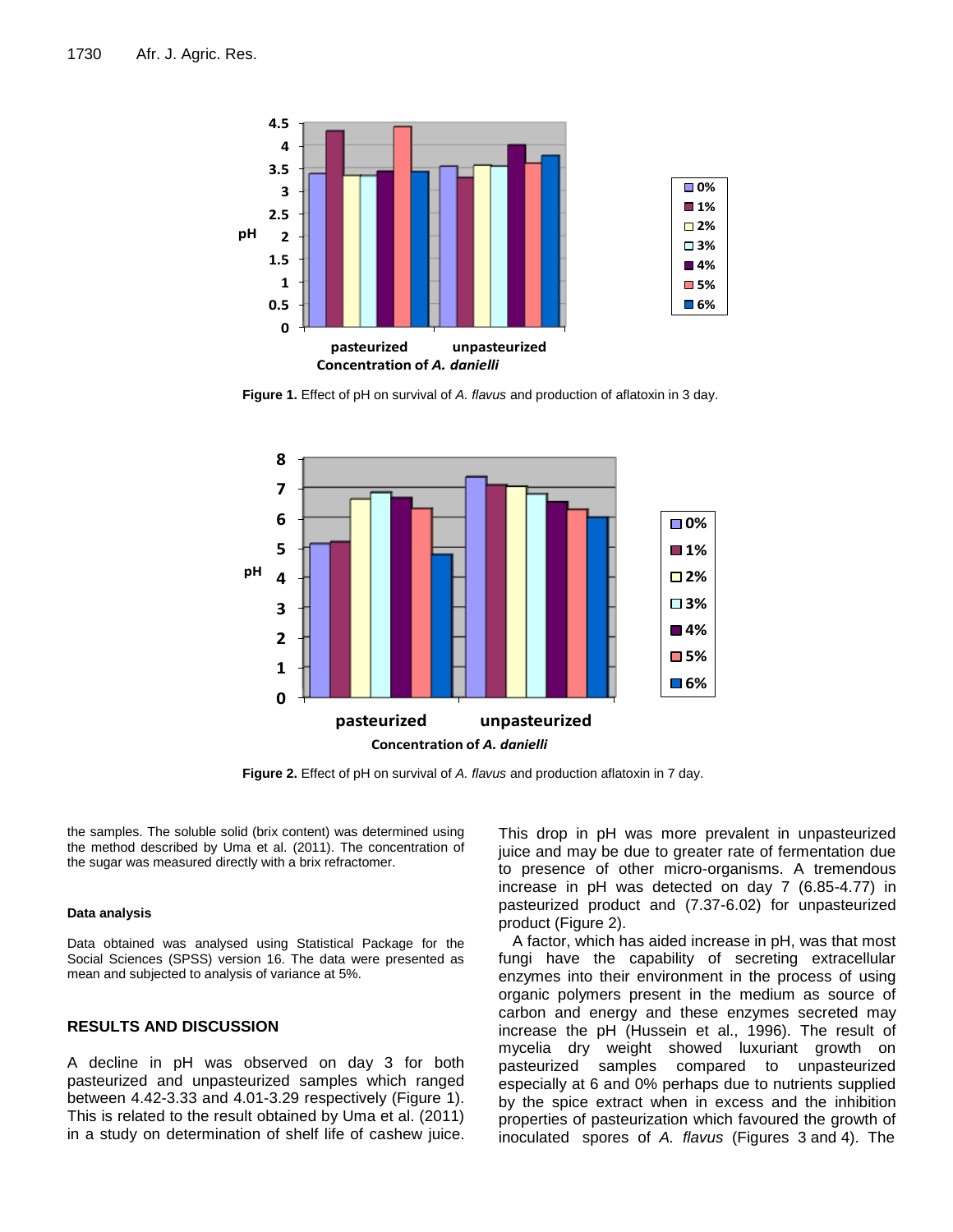

**Concentration of** *A. danielli*

**Figure 3.** Effect of *A. danielli* on growth of *A. flavus* in orange juice on day 3.



**Figure 4.** Effect of *A. danielli* on growth of *A. flavus* in orange juice on day 7.

increase in pH might have favoured the growth of *A. flavus* due to the fact that most fungi exhibit good growth over a wide range of pH. A very high growth was observed in 6% concentration of pasteurized sample compare with the control however aflatoxin in the later was higher. Ashaye et al. (2006) reported that some preservative constituents of *A. danielli* might have disrupted the aflatoxin biosynthetic pathway of which resulted to low production in relation to *A. flavus* growth in samples examined. There are no significant difference (p>0.05) in growth of *A. flavus* on day 3 for both pasteurized and unpasteurized samples with 1 and 2% *A. danielli* showed minimum growth respectively.

Aflatoxin level did not differ significantly (p>0.05) on day 3 for pasteurized and unpasteurized samples and differed significantly (p<0.05) on day 7 (Figures 5 to 8).

Aflatoxin level was found to be appreciably high in pasteurized samples with the highest value of 156 and 94.50 ng/ml recorded in samples with 0 and 6% respectively. The same trend was observed in unpasteurized samples. Low levels of aflatoxin (below recommended safety limit) were found in pasteurized juice at 2 and 3% concentration on day 3 and 3% concentration on unpasteurized samples while result at 7 day were above recommended safety limits. The effectiveness of low concentration of *A. danielli* extracts is in agreement with the inhibition of the spoilage yeasts and aflatoxigenic moulds by monoterpenes of the spice A. *danielli* extract at low concentration (Adegoke et al., 2000). High levels of aflatoxin recorded with high concentration of extracts may be due to the fact that at higher treatment level, *A. danielli* extracts supplies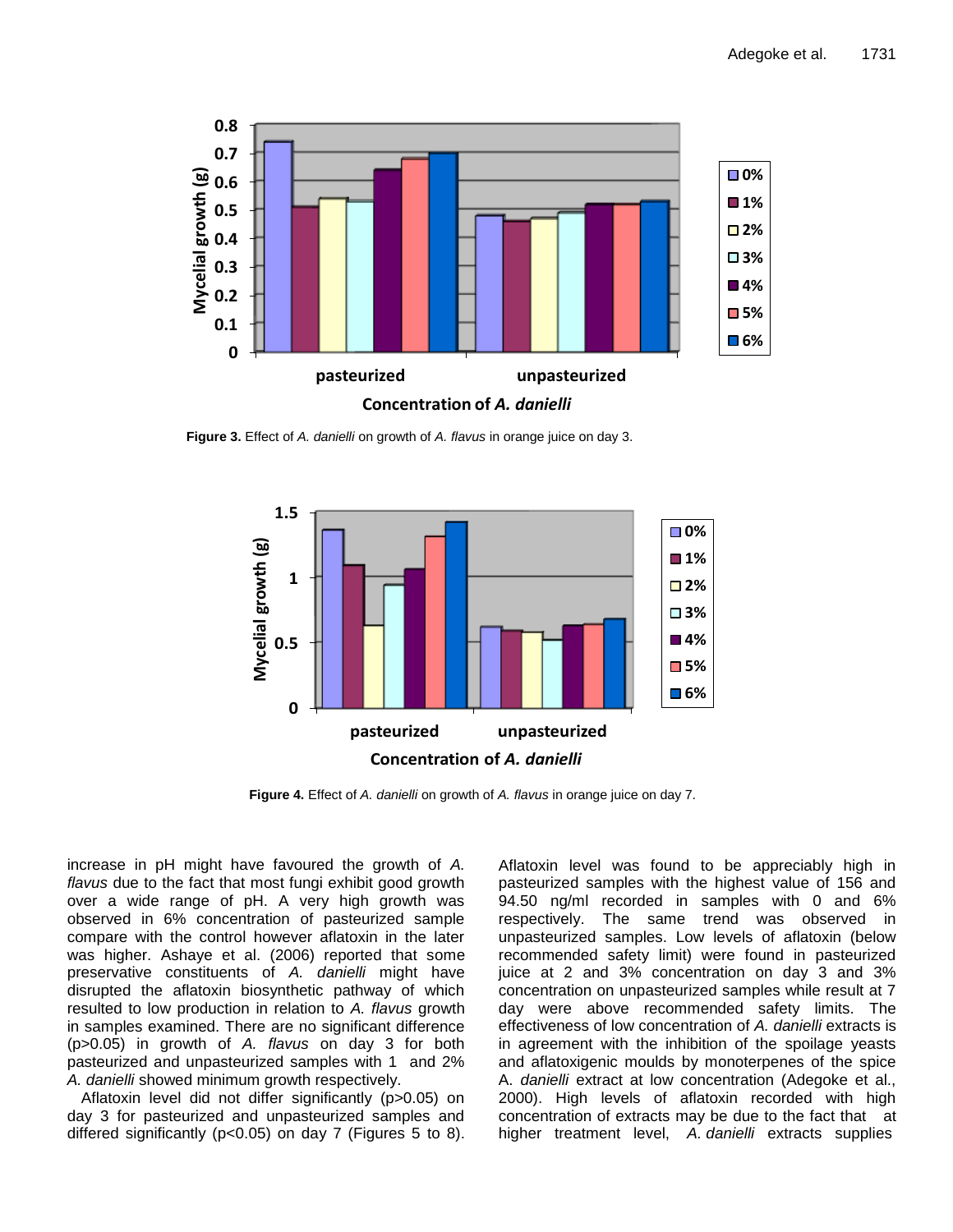

**Figure 5.** Effect of *A. danielli* on aflatoxin production in orange juice by *A. flavus* on day 3.



**Figure 6.** Effect of *A. danielli* on aflatoxin production in orange juice by *A. flavus* on 7 day.



**Figure 7.** Effect of *A.danielli* on soluble solid of orange juice on day 3.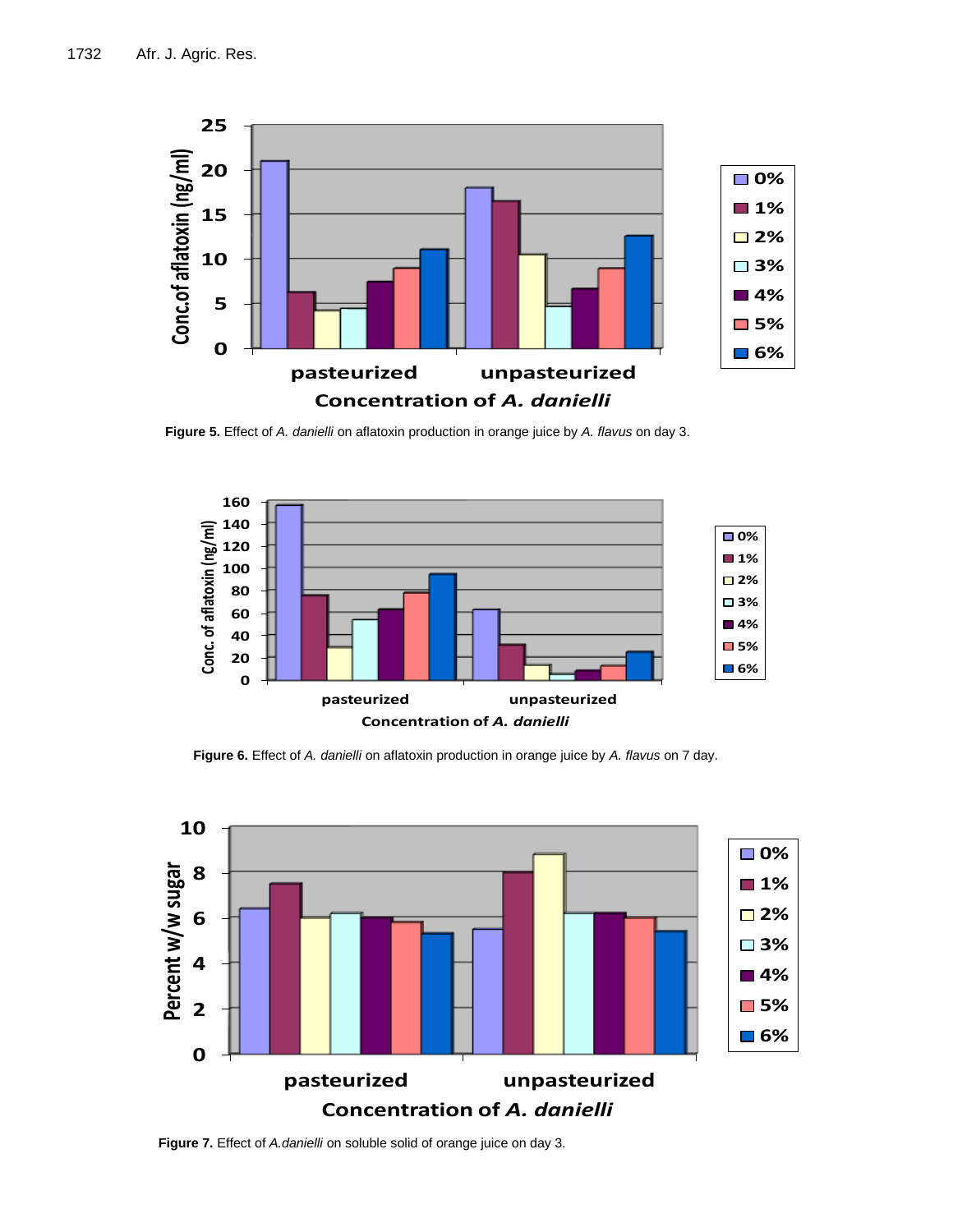

**Figure 8.** Effect of *A. danielli* on soluble solid of orange juice on day 7.

nutrients for mycotoxigenic mould since the organism can use a wide variety of organic compounds as sources of carbon and energy including carbohydrates, organic acids, aromatic hydrocarbons, which are present in *A. danielli*. The significant level of aflatoxin level of aflatoxin in pasteurized juice found in the study may be probably due to inactivation of other microorganisms during pasteurization process which favoured the growth of *A. flavus*.

The result obtained revealed no difference in brix levels for the treatments (11.00-7.0) and (8.90-7.0) in both pasteurized and unpasteurized orange juice on day 3 but there exist significant difference between the two products at (p<0.05). The same trend was recorded (7.50-5.30) and (8.8-5.4) on day 7 of storage. 1 and 2% extracts were favourable for higher retention of soluble sugar (brix) in pasteurized and unpasteurized samples respectively.

## **Conclusion**

The results from the study showed that despite acidity of orange juice, *A. flavus* will survive and produce aflatoxin in orange. *A. danielli* has demonstrated inhibition of *A. flavus* to produce aflatoxin at very low concentration of 2 and 3% for pasteurized and unpasteurized juice respectively with average retention of soluble solid content. The *A. danielli* extract had a higher inhibitory effect in unpasteurised orange juice.

# **Conflict of Interest**

The authors have not declared any conflict of interest.

#### **REFERENCES**

- Adegoke GO, Fasoyiro SB, Skura B (2000). Control of microbial growth, browning and lipid oxidatipon by spice *Aframomum danielli.* European Food Res. Technol. 211:342-345.
- Adegoke GO, Gopalakrishna AG (1998). Extraction and identification of antioxidants from the spice *Aframomum danielli* (family Zingiberaceae). J. Am. Oil Chem. Sovc. 75:1047-1252.
- Adegoke GO, Iwahashi KY, Obuchi K and Iwahashi Y (2000). Inhibition of spoilage yeasts and aflatoxigenic moulds by monoterpenes of the spice *Aframomum danielli*. Flav. Fragr. J. 15:147-150.
- Ashaye OA, Taiwo OO, Adegoke GO (2006). Effect of local preservative *Aframomum danielli* on the chemical and sensory properties of stored warakanshi. Afr. J. Agric. Res. 1(1):13-14.
- Aworh OC (2003). Trends in Food Processing and Preservation. A symposium organised by The NIFST held at University of Ibadan on 10th December.
- Bankole SA (2005). Isolation and identification of fungi in rotting sweet orange. J. Trop. Sci. 43:76-79.
- Bankole SA, Adabanjo A (2003). Mycotoxin in foods in West Africa. Afr. J. Biotechnol. 2:254-263.
- Bradburn N, Blundern G, Coker RD and Jewel k (1993). Aflatoxin contamination of maize. J. Trop. Sci. 33:418-428.
- Crowell PL (1999). "Prevention and therapy of cancer by dietary monoterpenes". J. Nutr. 129(3):775S–778S.
- Fasoyiro SB, Adegoke (2007). Preservative property of *Aframomum danielli* fractions in stored grains. Afr. J. Biotechnol. 6(3):235-237.
- Jatto WO, Adegoke GO (2010). Storage Studies on cashew Juice preserved with water extracted *Aframomum danielli*. Elect. J. Environ. Agric. Food Chem. 9:1351-1359.
- Mayura SC, Basappa Y, Sareenjvasa V (1984). Studies on some